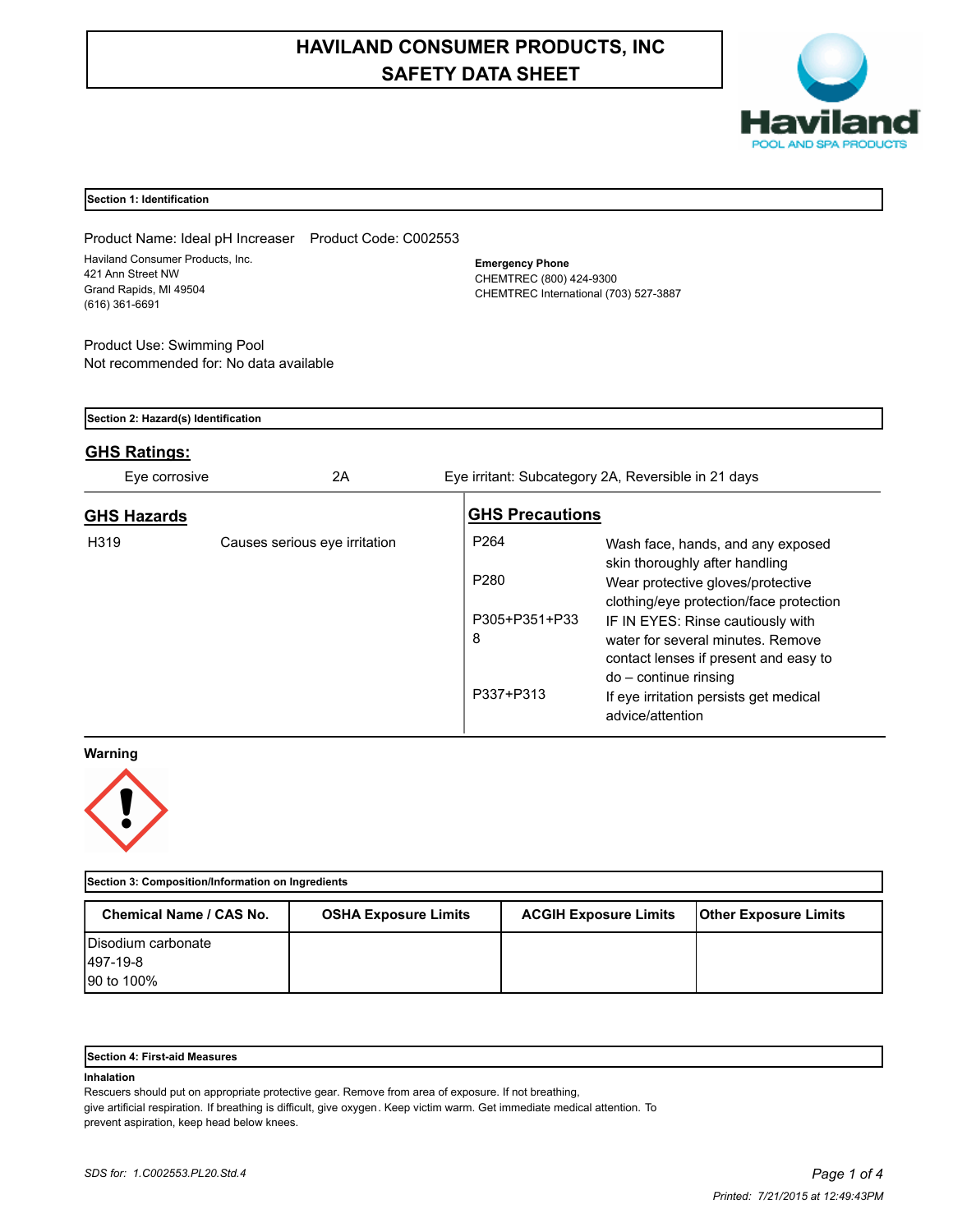#### **Eye Contact**

Immediately flush eyes with water. Flush eyes with water for a minimum of 15 minutes, occasionally lifting and lowering upper lids. Get medical attention promptly.

#### **Skin Contact**

Remove contaminated clothing. Wash skin with soap and water. Get medical attention. Wash clothing separately and clean shoes before reuse.

#### **Ingestion**

If swallowed, do NOT induce vomiting. Give victim a glass of water. Call a physician or poison control center immediately. Never give anything by mouth to an unconscious person.

**Section 5: Fire-fighting Measures**

LEL: UEL:

#### **Extinguishing Media**

Water, water fog, CO2, dry chemical **Specific Hazards Arising from the Chemical**

#### **Hazardous combustion products:**

Fumes of Sodium Oxide

#### **Special Protective Equipment and Precautions for Firefighters**

**Special Information**: As in any fire, wear self-contained breathing apparatus pressure-demand (MSHA/NIOSH approved or equivalent) and full protective gear.

#### **Section 6: Accidental Release Measures**

#### **Personal precautions**

Avoid dust formation. Sweep up to prevent slipping hazard.

#### **Methods for containment**

Prevent large quantities of this product from contacting vegetation or waterways. Cover with plastic sheet to prevent spreading Pick up and transfer to properly labeled containers Keep in suitable and closed containers for disposal

# **Methods for cleaning up**

Sweep or vacuum up spillage and return to container. Pick up and transfer to properly labeled containers. Keep in suitable and closed containers for disposal.

#### **Section 7: Handling and Storage**

**HANDLING:** Use only in a well ventilated area. Avoid breathing vapor, fumes or mist. Avoid contact with eyes, skin, and clothing. Ground and bond containers when transferring material. Always open containers slowly to allow any excess pressure to vent. Follow all MSDS/label precautions even after containers are emptied because they may retain product residues.

**STORAGE:** Keep away from heat, sparks, and flame. Store containers in a cool, well ventilated place. Keep container closed when not in use. Protect from direct sunlight.

| Section 8: Exposure Control/Personal Protection |                             |                              |                              |  |  |  |  |
|-------------------------------------------------|-----------------------------|------------------------------|------------------------------|--|--|--|--|
| <b>Chemical Name / CAS No.</b>                  | <b>OSHA Exposure Limits</b> | <b>ACGIH Exposure Limits</b> | <b>Other Exposure Limits</b> |  |  |  |  |
| Disodium carbonate                              |                             |                              |                              |  |  |  |  |
| 1497-19-8                                       |                             |                              |                              |  |  |  |  |

**RESPIRATORY PROTECTION:** A respiratory protection program that meets OSHA 1910.134 and ANSI Z88.2 requirements must be followed whenever workplace conditions warrant the use of a respirator.

**SKIN PROTECTION:** Wear impervious protective gloves. Wear protective gear as needed - apron, suit, boots .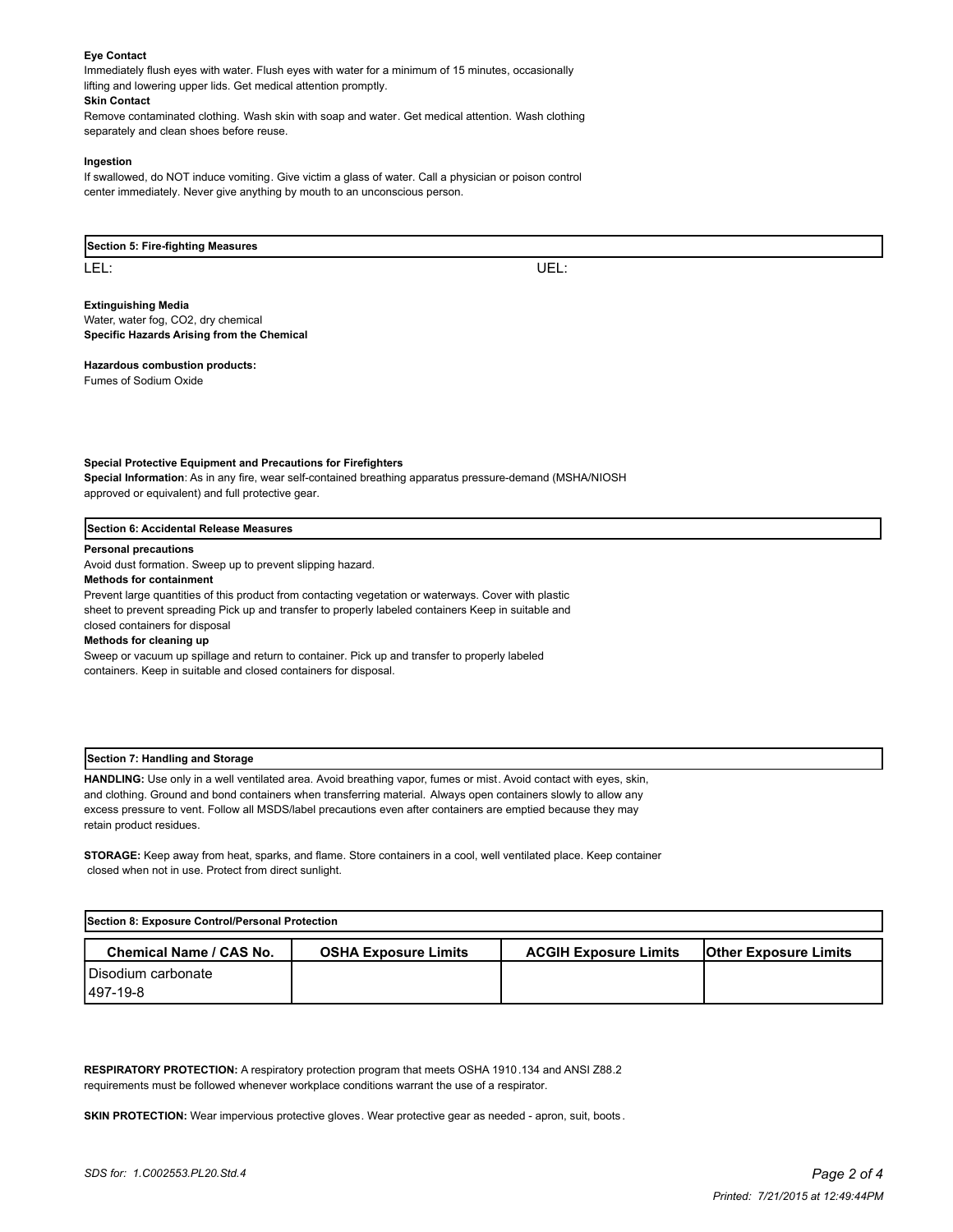**EYE PROTECTION:** Wear safety glasses with side shields (or goggles) and a face shield .

**OTHER PROTECTIVE EQUIPMENT**: Facilities storing or utilizing this material should be equipped with an eyewash facility and a safety shower.

**HYGENIC PRACTICES:** Do not eat, drink, or smoke in areas where this material is used. Avoid breathing vapors. Remove contaminated clothing and wash before reuse. Wash thoroughly after handling. Wash hands before eating.

#### **Section 9: Physical and Chemical Properties**

**Vapor Density: Unknown** 

#### **Section 10: Stability and Reactivity**

# **Chemical Stability:**

**STABLE** 

#### **Incompatibile Materials**

Aluminum powder, acids, fluorine, molten lithium **Conditions to Avoid** Unknown **Hazardous Decomposition Products** Heated to decomposition, it emits fumes of sodium oxide.

#### **Hazardous Polymerization**

Hazardous polymerization will not occur.

## **Section 11: Toxicology Information**

#### **Mixture Toxicity**

Oral Toxicity LD50: 4,090mg/kg Dermal Toxicity LD50: 2,210mg/kg Inhalation Toxicity LC50: 2mg/L

#### **Routes of Entry:**

Inhalation Ingestion Skin contact Eye contact

#### **Effects of Overexposure**

#### **Emergency Overview**

Harmful if swallowed. May cause skin and eye irritation. **Acute Health Effects**

**Appearance:** White granules **Odor:** Odorless **Vapor Pressure:** Unknown **Discussed Pressure:** Unknown solution **pH:** 11.4 (1% aqueous **Density:** 2.52 **Melting point:** 851°C **Freezing point:** Unknown **Solubility:** 212.5 g/L @ 20°C **Boiling range:** Unknown **Flash point:** Unknown **Evaporation rate:** Unknown **Flammability:** Unknown **Explosive Limits:** Unknown **Specific Gravity** Unknown **Autoignition temperature:** Unknown **Decomposition temperature:** 400°C **Viscosity:** Unknown **Grams VOC less water:** Unknown